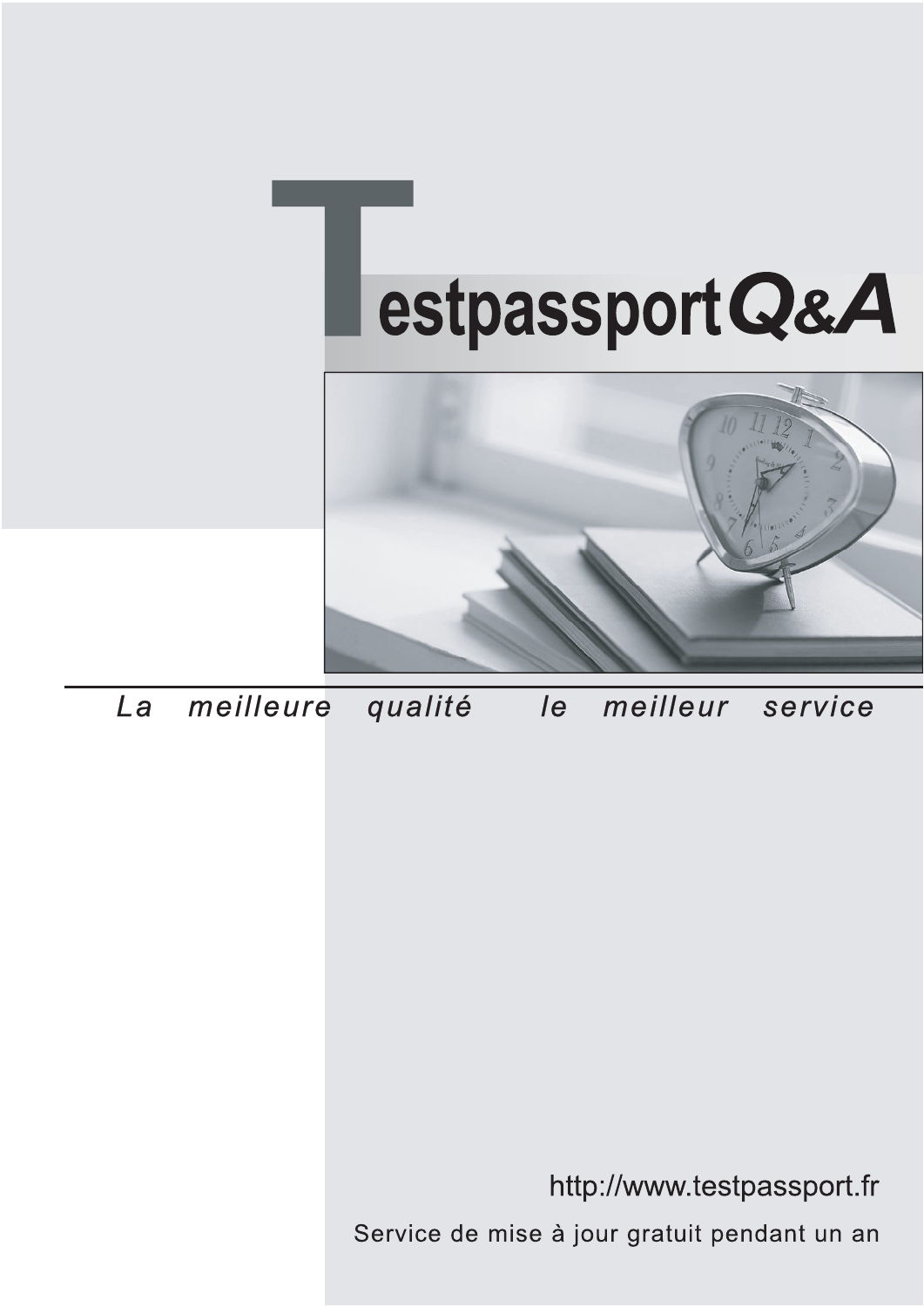## **Exam** : **EX0-103**

# **Title** : ISO/IEC 20000 Foundation

### **Version** : Demo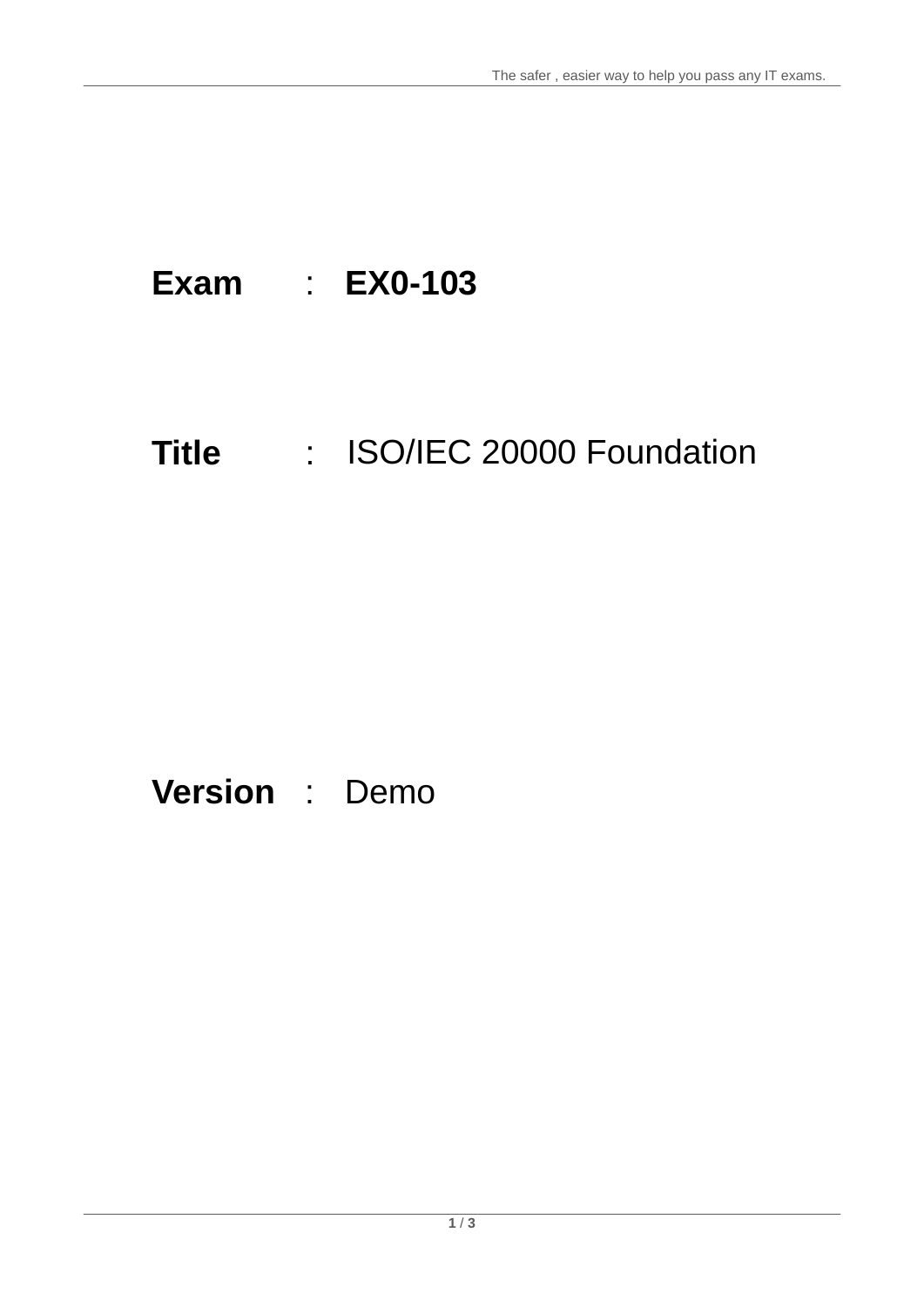- 1. Which of the following is Problem Management primarily concerned with?
- A. looking at Security Plans
- B. looking at the cause of Incidents
- C. looking at the Change Plan
- D. looking at the Release Strategy

#### **Answer:** B

- 2. What is the objective of a Management System?
- A. to define, agree, record and manage levels of services
- B. to ensure that Key Performance Indicators (KPIs) are defined for all IT services
- C. to ensure that new services and changes to services will be deliverable and manageable at the agreed cost and services quality

D. to provide the policies and the framework that is needed for the effective management and implementation of all IT services

#### **Answer:** D

- 3. Which of the aspects listed below is included in ISO/IEC 20000?
- A. customer communication
- B. employee motivation
- C. social responsibility
- D. standard products

#### **Answer:** A

- 4. Which of the following tasks is assigned to each process manager?
- A. channeling data to Problem Management
- B. ensuring the process is running effectively and efficiently
- C. following up on Incidents
- D. setting up Service Level Agreements with the users

#### **Answer:** B

- 5. Which of the following must be included within the Service Management plan?
- A. Configuration Item (CI) type
- B. Information security controls
- C. Return to normal working
- D. Tools as appropriate to support the processes

#### **Answer:** D

- 6. Which service changes should be documented in change records?
- A. all service changes